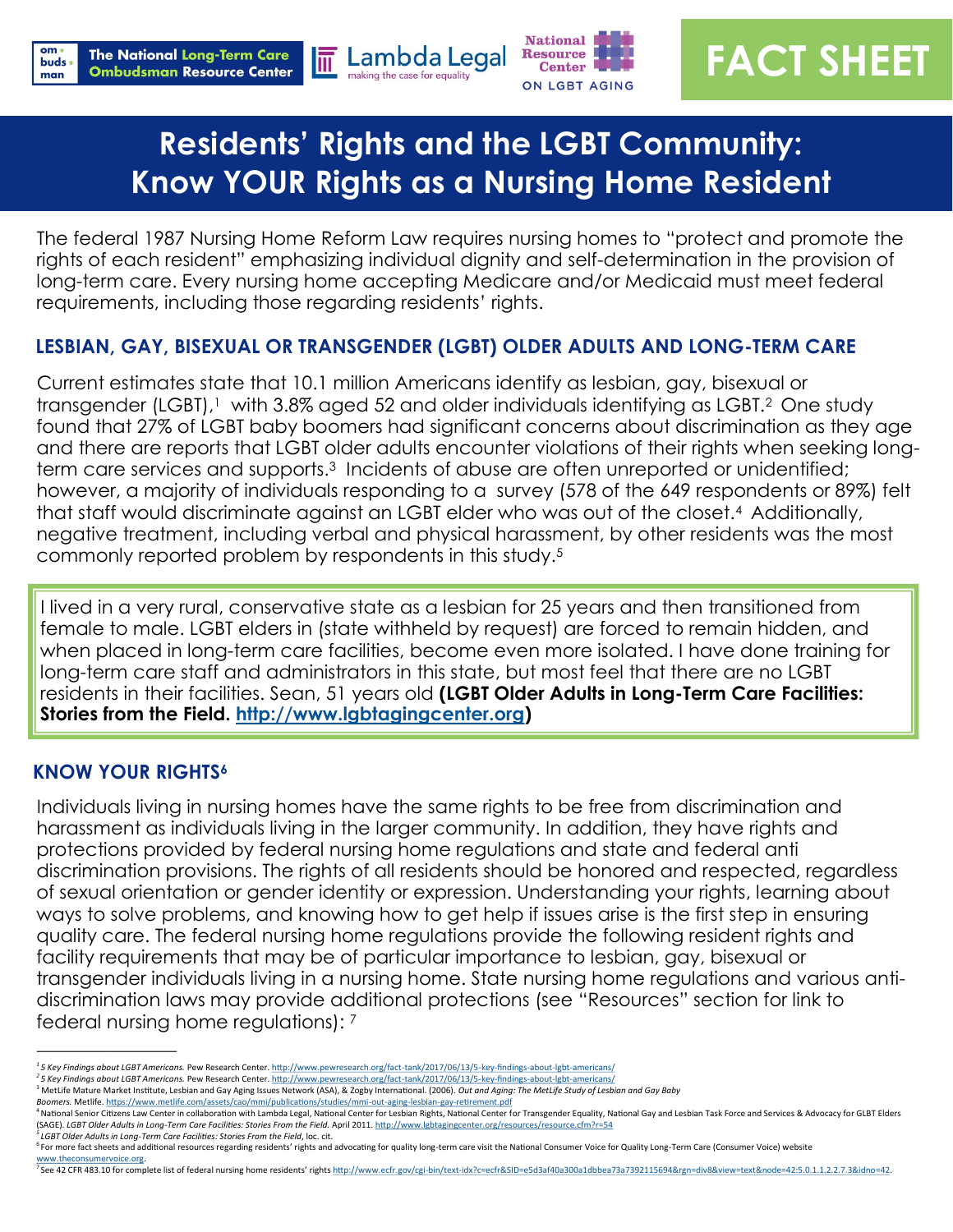#### **Right to be FREE from ABUSE**

All residents have the right to be free from abuse (by any individual - including other residents) and facilities must develop and implement policies and procedures that prohibit mistreatment of residents and investigate and report allegations of abuse. Resident mistreatment includes all types of abuse; such as verbal, sexual, mental and physical abuse, neglect and financial exploitation. For example, facility staff cannot refuse to provide care due to a resident's sexual orientation nor can staff harass a resident due to his/her gender identity.

#### **Right to PRIVACY**

Residents have the right to private and unrestricted communication with anyone they choose (e.g., during In-person visits and through letters, telephone and electronic communication) and privacy regarding their medical, personal and financial affairs. Residents also have the right to privacy regarding their bodies, and all care must be given in a manner that maximizes that privacy.

#### **Right to Receive VISITORS**

Residents have the right to receive visitors of their choosing at the time of their choosing. According to the federal regulations, facilities must inform residents of their visitation rights and related facility policies and procedures. Facilities must "inform each resident of the right, subject to his or her consent, to receive the visitors whom he or she designates, including, but not limited to, a spouse (including a same-sex spouse), a domestic partner (including a same-sex domestic partner), another family member, or a friend, and his or her right to withdraw or deny such consent at any time." <sup>8</sup> Additionally, facilities must "ensure that all visitors enjoy full and equal visitation privileges consistent with resident preferences" and cannot "restrict, limit, or otherwise deny visitation privileges on the basis of race, color, national origin, religion, sex, gender identity, sexual orientation, or disability."<sup>9</sup>

#### **Right to Participate in ACTIVITIES**

——————————

Residents have the right to participate in (or choose not to participate in) social, religious, and community activities both inside and outside of the facility. For example, you have the right to participate in and promote an event, training or resource regarding LGBT equality (e.g., PRIDE parade, PFLAG support group meeting) without fear of discrimination or abuse.

#### **Right to be treated with RESPECT**

All residents have the right to be treated with dignity, respect and consideration and have the right to exercise their choice and selfdetermination. For example, all residents have the right to be addressed how they want to be addressed (e.g., using a resident's preferred pronoun) and the right to clothing and grooming consistent with their gender identity.

#### **Right to PARTICIPATE in YOUR CARE**

Residents have the right to be informed about care and treatment, participate in their own assessment and care planning, and make decisions regarding their treatment, including health care choices related to gender transition. Residents also have the right to designate a legal surrogate (or, decision-maker) to act on their behalf. State laws, such as health care power of attorney and guardianship laws, govern how someone (including same-sex partners or spouses or other family of choice) can make decisions on your behalf. Per federal requirements, "if a resident's representative is a same-sex spouse, he or she must be treated the same as an opposite-sex spouse with regard to exercising the resident's rights." <sup>10</sup>

#### **Right to be FULLY INFORMED**

Facilities must inform residents of any changes in services; changes in care or treatment; what is covered by Medicare and Medicaid or other health care insurance; and provide a written notice prior to a change of room or roommate. The federal government states that Medicare Advantage enrollees are entitled to equal access to services in the same skilled nursing facility their spouse resides in, regardless of sexual orientation. Specifically stating that, "this guarantee of coverage applies equally to couples who are in a legally recognized same-sex marriage, regardless of where they live." 11

<sup>9</sup>42 CFR 483.10 (f)(4)(vi)(C-D) http://www.ecfr.gov/cgi-bin/text-[idx?c=ecfr&SID=e5d3af40a300a1dbbea73a7392115694&rgn=div8&view=text&node=42:5.0.1.1.2.2.7.3&idno=42.](http://www.ecfr.gov/cgi-bin/text-idx?c=ecfr&SID=e5d3af40a300a1dbbea73a7392115694&rgn=div8&view=text&node=42:5.0.1.1.2.2.7.3&idno=42) 

 $^8$ 42 CFR 483.10 (f)(4)(vi)(B) <u>http://www.ecfr.gov/cgi-bin/text-idx?c=ecfr&SID=e5d3af40a300a1dbbea73a7392115694&rgn=div8&v</u>

<sup>&</sup>lt;sup>10</sup>State Operations Manual Appendix PP - Guidance to Surveyors for Long Term Care Ffacilities, Nov 22, 2017 [https://www.cms.gov/Medicare/Provider](https://www.cms.gov/Medicare/Provider-Enrollment-and-Certification/GuidanceforLawsAndRegulations/Downloads/Appendix-PP-State-Operations-Manual.pdf)-Enrollment-and-Certification/

[GuidanceforLawsAndRegulations/Downloads/Appendix](https://www.cms.gov/Medicare/Provider-Enrollment-and-Certification/GuidanceforLawsAndRegulations/Downloads/Appendix-PP-State-Operations-Manual.pdf)-PP-State-Operations-Manual.pdf<br><sup>11</sup> U.S. Department of Health and Human Services. Press Release. August 29, 2013. <u><http://www.hhs.gov/news/press/2013pres/08/20130829a.html></u>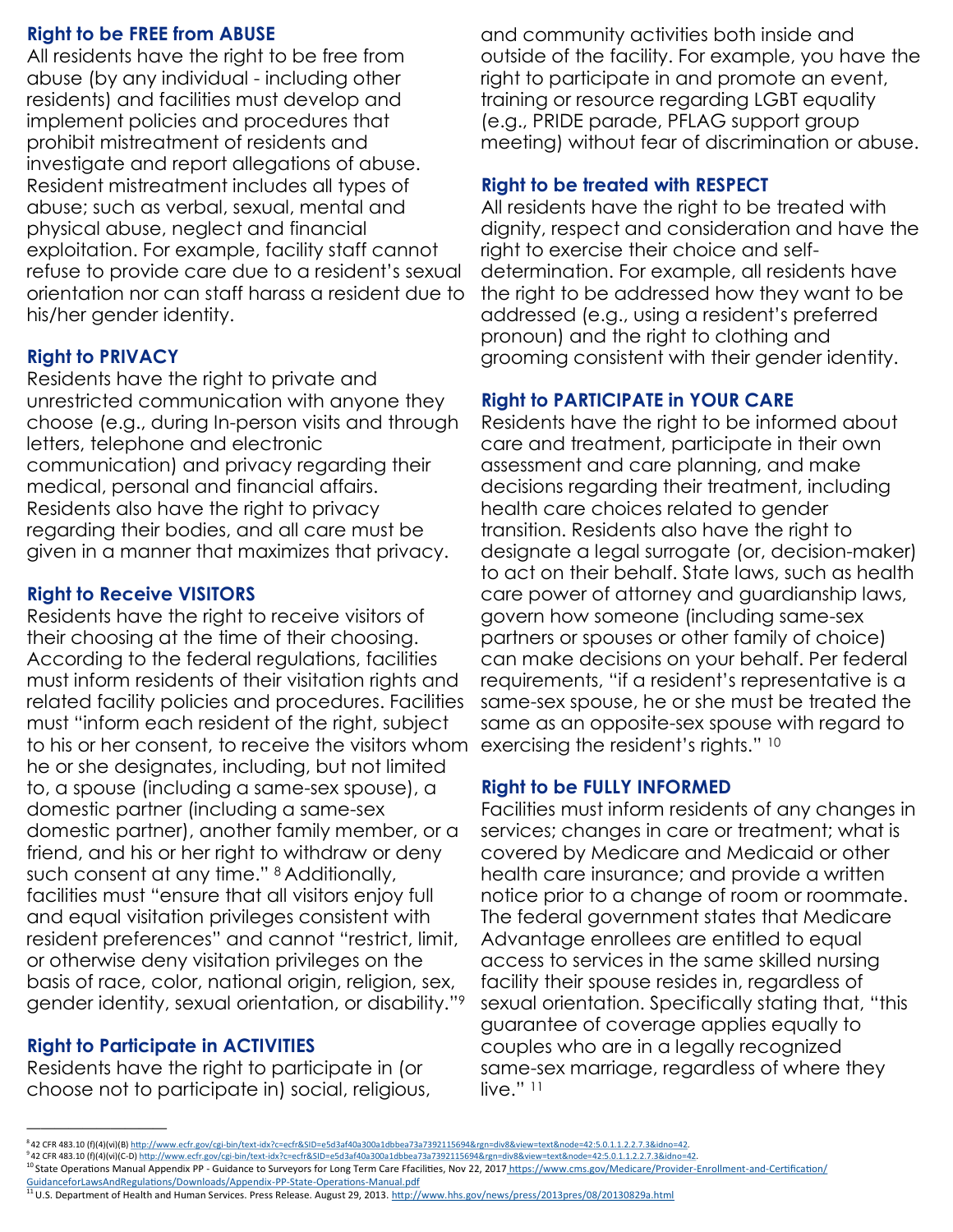#### **Right to CHOOSE**

——————————

Residents have the right to make their own choices, including what to wear, how to express themselves, and their daily routine. Residents also have the right to retain and use personal items (e.g., some furnishings, pictures). Additionally, "residents have the right to share a room with whomever they wish, as long as both residents are in agreement. These arrangements could include opposite-sex and same-sex married couples or domestic partners, siblings, or friends." <sup>12</sup>

## **Right to REMAIN in the HOME**

A nursing home cannot transfer or discharge a resident unless one (or more) of the permissible reasons for transfer or discharge apply. Residents cannot be transferred or discharged due to their sexual orientation or gender identity. (See 42 CFR 483.15 for Admission, Transfer and Discharge rights, link to federal regulations in "Resources" section).

# **ADVOCATING FOR YOUR RIGHTS**

You have the right to voice concerns with the staff without fear of reprisal and they must try to resolve grievances promptly. Nursing home staff are required to protect all residents from abuse and report and investigate allegations of abuse. Also, residents have the right to file a complaint regarding abuse, neglect, exploitation or non-compliance with the state licensing and certification agency. There are resources available to support you and agencies responsible for investigating complaints and allegations of abuse.

To locate resources in your state, including the agencies mentioned below, you can contact **Eldercare Locator**. Eldercare Locator is a national public service to help older adults and caregivers connect with local aging and disability services including the Long-Term Care Ombudsman Program, Adult Protective Services, and your state licensing and certification agency. You can reach the Eldercare Locator by calling **1-800-677-1116** or visiting **<https://eldercare.acl.gov>**.

You have several options in addressing your concerns and you can use these at any time depending on your comfort level with working with the facility staff or the type of concern and outcome you want:

- Share your concerns with the **facility administrator, social worker** or another **staff person**. Inquire about the facility policy for grievances and use it but know that you are not limited to their grievance policy. Document your conversations and keep a written record of your complaint. If necessary, ask for a care plan meeting to discuss your concerns.
- Contact your **Long-Term Care Ombudsman (LTCO) Program**. Ombudsmen are advocates for residents in long-term care facilities and are trained to resolve complaints with you and on your behalf. For additional information about the ombudsman program and to locate your LTCO program, visit [www.ltcombudsman.org/ombudsman.](http://theconsumervoice.org/get_help)
- Contact information for your ombudsman program should also be posted in your facility.
- Contact your **state licensing and certification agency**. Each state has an agency responsible for the licensing, certification and regulation of long-term care facilities and investigations of complaints. To locate your state licensing and certification agency visit [www.ltcombudsman.org/ombudsman.](http://theconsumervoice.org/get_help)
- Contact **Adult Protective Services** (APS). APS investigates reports of abuse, neglect, and exploitation of elders and, in many states, individuals with disabilities. Every state has APS services, but the services vary by state. To locate APS services in your area, visit [http://www.napsa-now.org/get-help/help-in-your-area/.](http://www.napsa-now.org/get-help/help-in-your-area/)
- Abuse is a crime. If you are a victim of abuse in addition to contacting the investigating agencies contact your **local law enforcement agency**.
- Discrimination against LGBT nursing home residents is illegal. Contact the **Lambda Legal Help Desk** for information and lawyer referrals at 1-866-542-8336 or [www.lambdalegal.org.](http://www.lambdalegal.org)